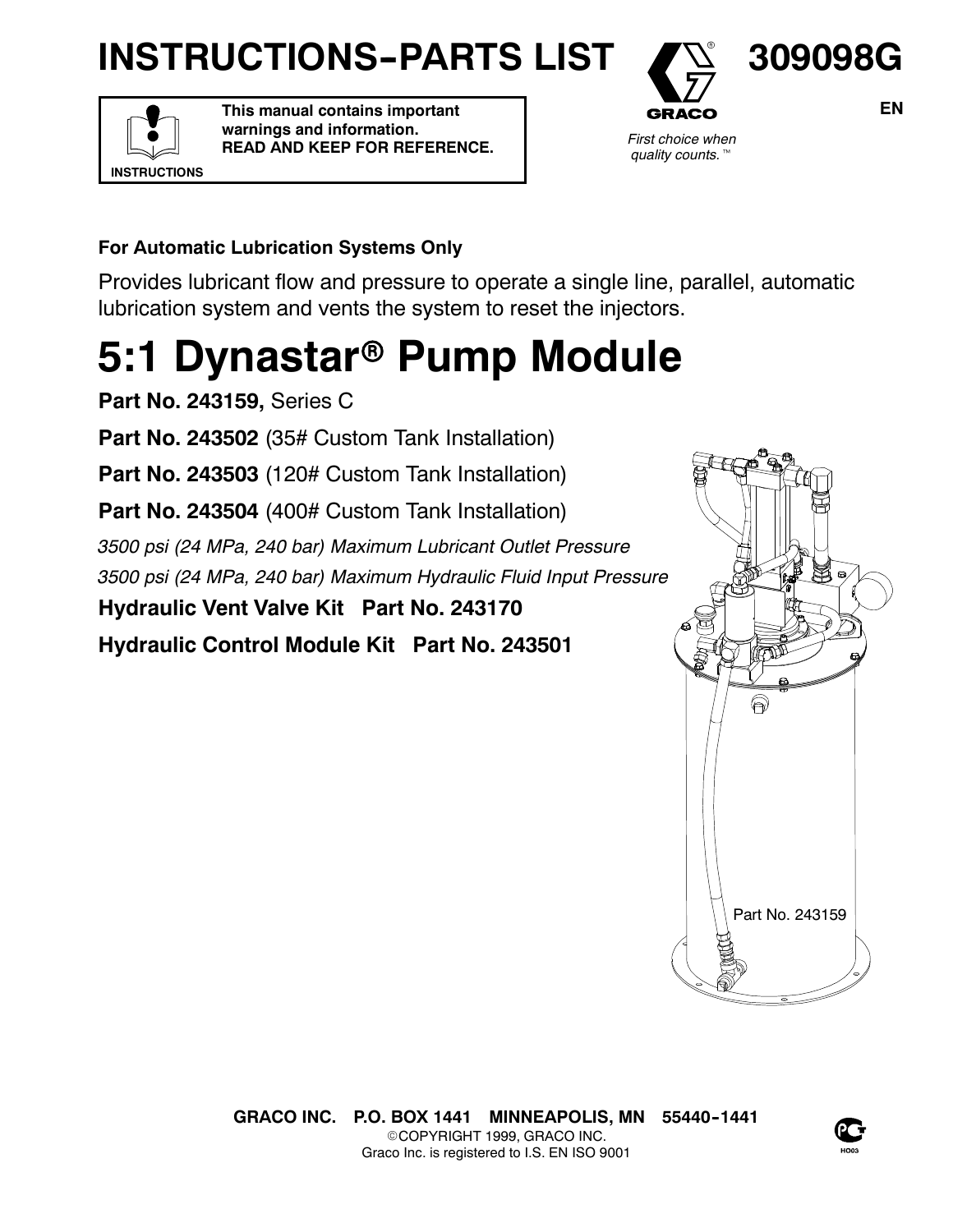# **WARNING**

| <b>EQUIPMENT MISUSE HAZARD</b>                                                                                                                                                                                       |
|----------------------------------------------------------------------------------------------------------------------------------------------------------------------------------------------------------------------|
| Equipment misuse can cause the equipment to rupture or malfunction and result in serious injury.                                                                                                                     |
| This equipment is for professional use only.                                                                                                                                                                         |
| Read all instruction manuals, tags, and labels before you operate this equipment.                                                                                                                                    |
| Use the equipment only for its intended purpose. If you are not sure, call your Graco distributor.                                                                                                                   |
| Do not alter or modify this equipment. Use only Graco approved repair parts.                                                                                                                                         |
| Check equipment daily. Repair or replace worn or damaged parts immediately.                                                                                                                                          |
| Do not exceed the maximum working pressure of the lowest rated component in your system.                                                                                                                             |
| Use fluids and solvents that are compatible with the equipment wetted parts. Refer to the<br>$\bullet$<br>Technical Data section of all equipment manuals. Read the fluid and solvent manufacturer's<br>warnings.    |
| Handle hoses carefully. Do not pull on hoses to move equipment.                                                                                                                                                      |
| Route hoses away from traffic areas, sharp edges, moving parts, and hot surfaces. Do not<br>expose Graco hoses to temperatures above $82^{\circ}$ C (180 $^{\circ}$ F) or below -40 $^{\circ}$ C (-40 $^{\circ}$ F). |
| Do not lift pressurized equipment.                                                                                                                                                                                   |
| Comply with all applicable local, state, and national fire, electrical, and safety regulations.                                                                                                                      |
| Be sure breather is not plugged before filling reservoir.                                                                                                                                                            |
| Be sure unit is securely mounted before operation.                                                                                                                                                                   |
| FIRE AND EXPLOSION HAZARD                                                                                                                                                                                            |
| Improper grounding, poor ventilation, open flames or sparks can cause a hazardous condition and<br>result in a fire or explosion and serious injury.                                                                 |
| Ground the equipment and the object being dispensed to. See Grounding on page 5.                                                                                                                                     |
| If there is any static sparking or you feel an electric shock while using this equipment, stop<br>dispensing immediately. Do not use the equipment until you identify and correct the problem.                       |
| Provide fresh air ventilation to avoid the buildup of flammable fumes from solvents or the fluid<br>being dispensed.                                                                                                 |
| Keep the dispensing area free of debris, including solvent, rags, and gasoline.                                                                                                                                      |
| Do not smoke in the dispensing area.                                                                                                                                                                                 |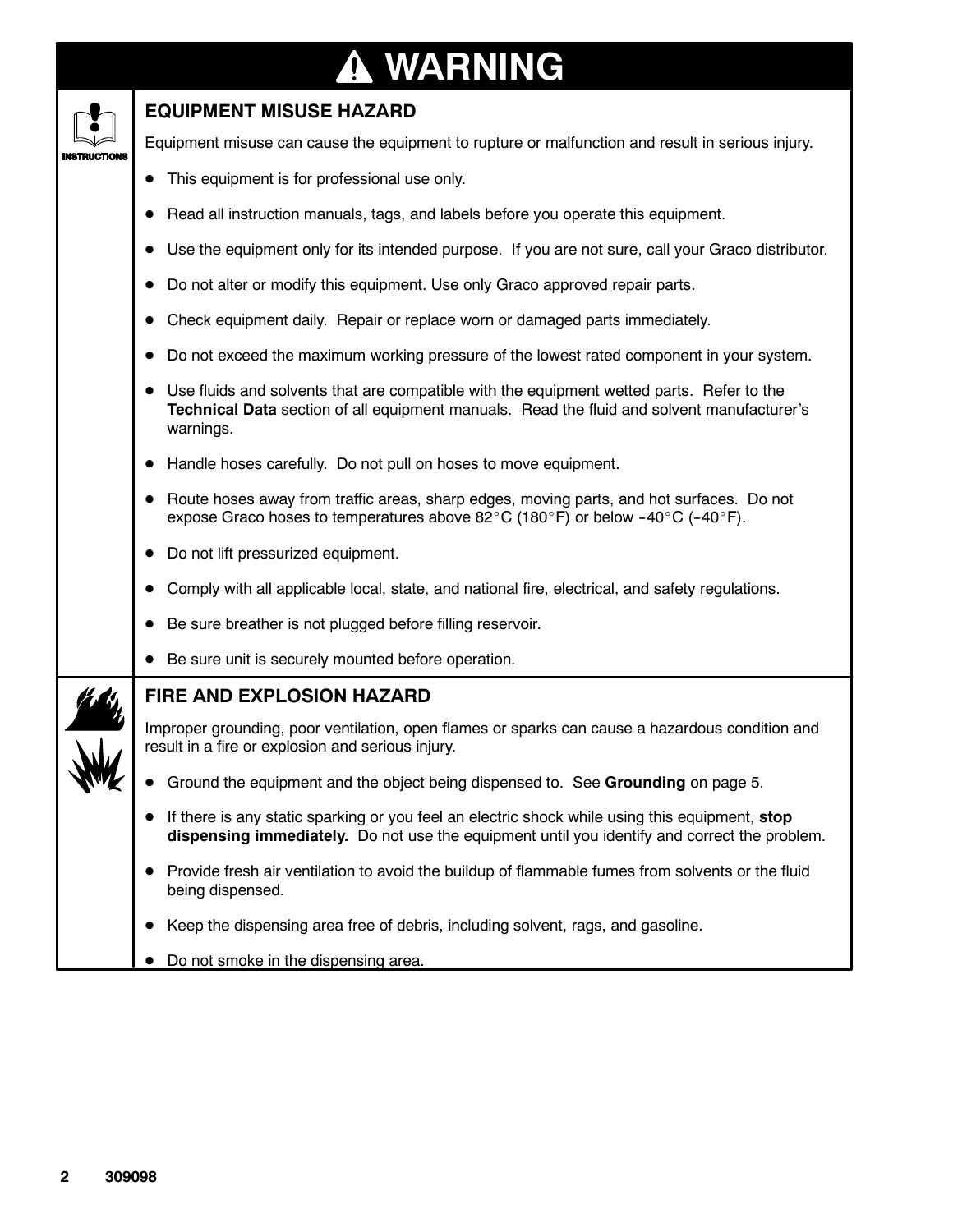### **WARNING**4



### **INJECTION HAZARD**

Fluid from the dispensing valve, leaks or ruptured components can inject fluid into your body and cause extremely serious injury, including the need for amputation. Fluid splashed in the eyes or on the skin can also cause serious injury.

- D Fluid injected into the skin might look like just a cut, but it is a serious injury. **Get immediate surgical attention.**
- Do not put your hand or fingers over the end of grease outlet.
- Do not stop or deflect leaks with your hand, body, glove or rag.
- D Follow the **Pressure Relief Procedure** on page 9 if the injector clogs and before you clean or service this equipment.
- Tighten all fluid connections before you operate this equipment.
- D Check the hoses, tubes, and couplings daily. Replace worn or damaged parts immediately. Do not repair high pressure couplings; you must replace the entire hose.
- Fluid hoses must have spring guards on both ends to protect them from rupture caused by kinks or bends near the couplings.

|                                                                                 |  | <b>TOXIC FLUID HAZARD</b>                                                                                                            |  |  |  |
|---------------------------------------------------------------------------------|--|--------------------------------------------------------------------------------------------------------------------------------------|--|--|--|
|                                                                                 |  | Hazardous fluids or toxic fumes can cause serious injury or death if splashed in the eyes or on the<br>skin, inhaled, or swallowed.  |  |  |  |
|                                                                                 |  | Know the specific hazards of the fluid you are using.                                                                                |  |  |  |
|                                                                                 |  | Store hazardous fluid in an approved container. Dispose of hazardous fluid according to all local,<br>state and national guidelines. |  |  |  |
|                                                                                 |  | Always wear protective eyewear, gloves, clothing and respirator as recommended by the fluid<br>and solvent manufacturer.             |  |  |  |
| <b>MOVING PARTS HAZARD</b>                                                      |  |                                                                                                                                      |  |  |  |
| Moving parts, such as the air motor piston, can pinch or amputate your fingers. |  |                                                                                                                                      |  |  |  |
|                                                                                 |  | Do not insert fingers in overflow port when filling reservoir.                                                                       |  |  |  |

- Keep clear of all moving parts when you start or operate the pump.
- D Before you service this equipment, follow the **Pressure Relief Procedure** on page 9 to prevent the equipment from starting unexpectedly.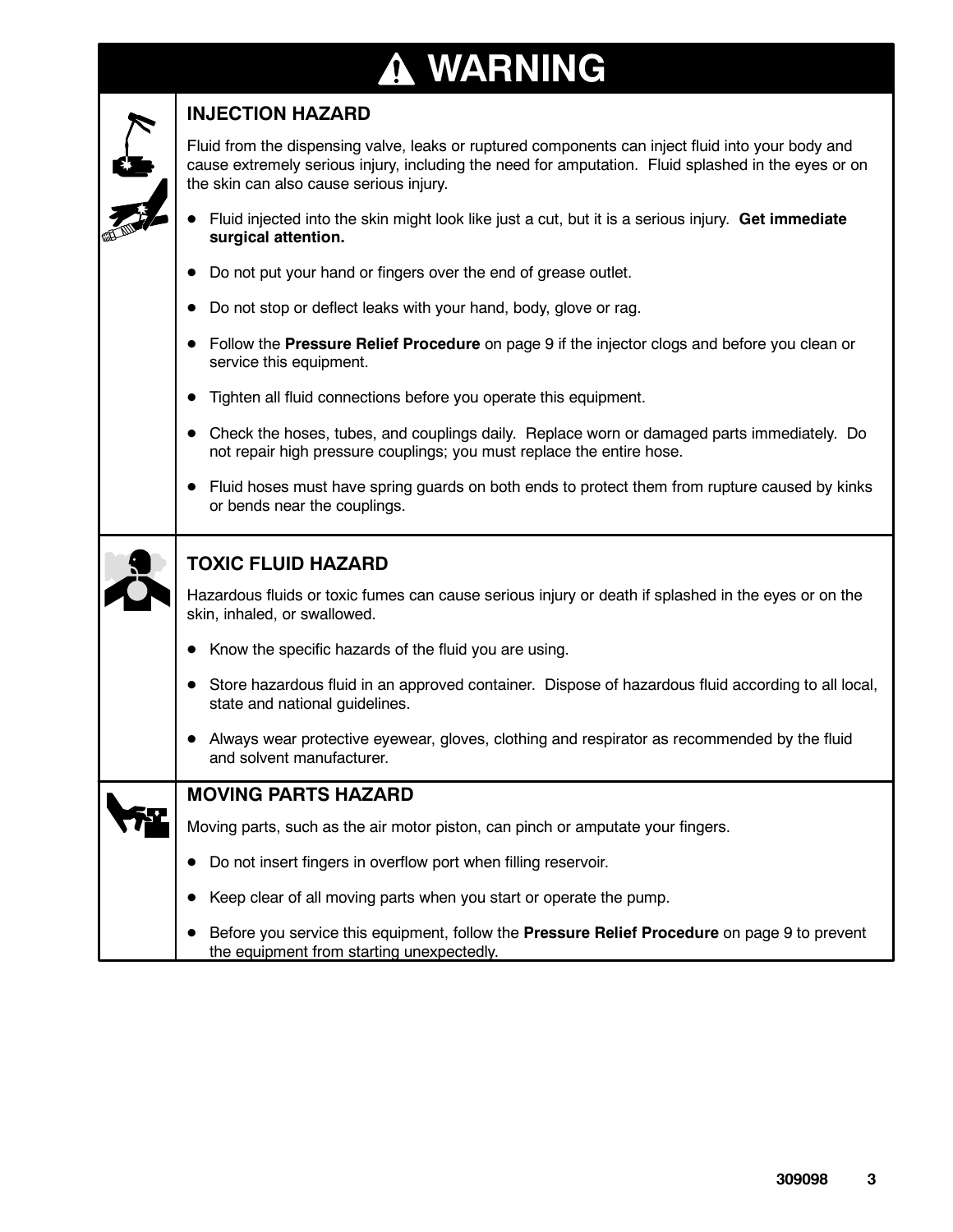# **Unpacking**

### **Unpacking the Product**

The Dynastar<sup>®</sup> pump module was carefully packaged for shipment by Graco. When the package arrives, perform the following procedure to unpack the units:

- 1. Inspect the shipping box carefully for shipping damage. Contact the carrier promptly if damage is discovered.
- 2. Unseal the box and inspect the contents carefully. There should not be any damaged parts.
- 3. Compare the packing slip against all items included in the box. Any shortages or other inspection problems should be reported immediately.
- 4. Store the box and packing materials in a safe place for future use. Graco recommends that all packing materials be saved in case the unit needs to be shipped again.

## **Pump Module Overview**

### **Pump Module Capabilities**

The Pump Module provides lubricant flow and pressure to operate a single line parallel automatic lubrication system. The module requires a hydraulic power Supply and a timed signal from a lubrication controller. Based on these signals, the pump module provides lubricant flow and pressure to operate the injectors and vents the injector system to reset the injectors.

### **Pump Module Operation**

Pump Module Operation performs these cycles:

- 1. Upon receiving a signal from a 24 volt lubrication controller, the 3-way solenoid valve (Fig. 3, item F) opens, starting the pump (D) and closing the vent valve (U).
- 2. The pumps builds pressure until the pressure switch in the system sends a signal to the timer, ending the cycle, or the pump stalls.
- 3. The timer terminates the 24 volt signal to the 3--way solenoid valve (F).
- 4. The 3--way solenoid valve (F) closes, stopping the pump and opening the vent valve (U).
- 5. The system lubricant pressure bleeds back through the vent valve (U) into the reservoir (P).
- 6. The pressure reducing valve (PRV) (item S) and flow control valve (FCV) (item N) control the pump output pressure and cycle rate.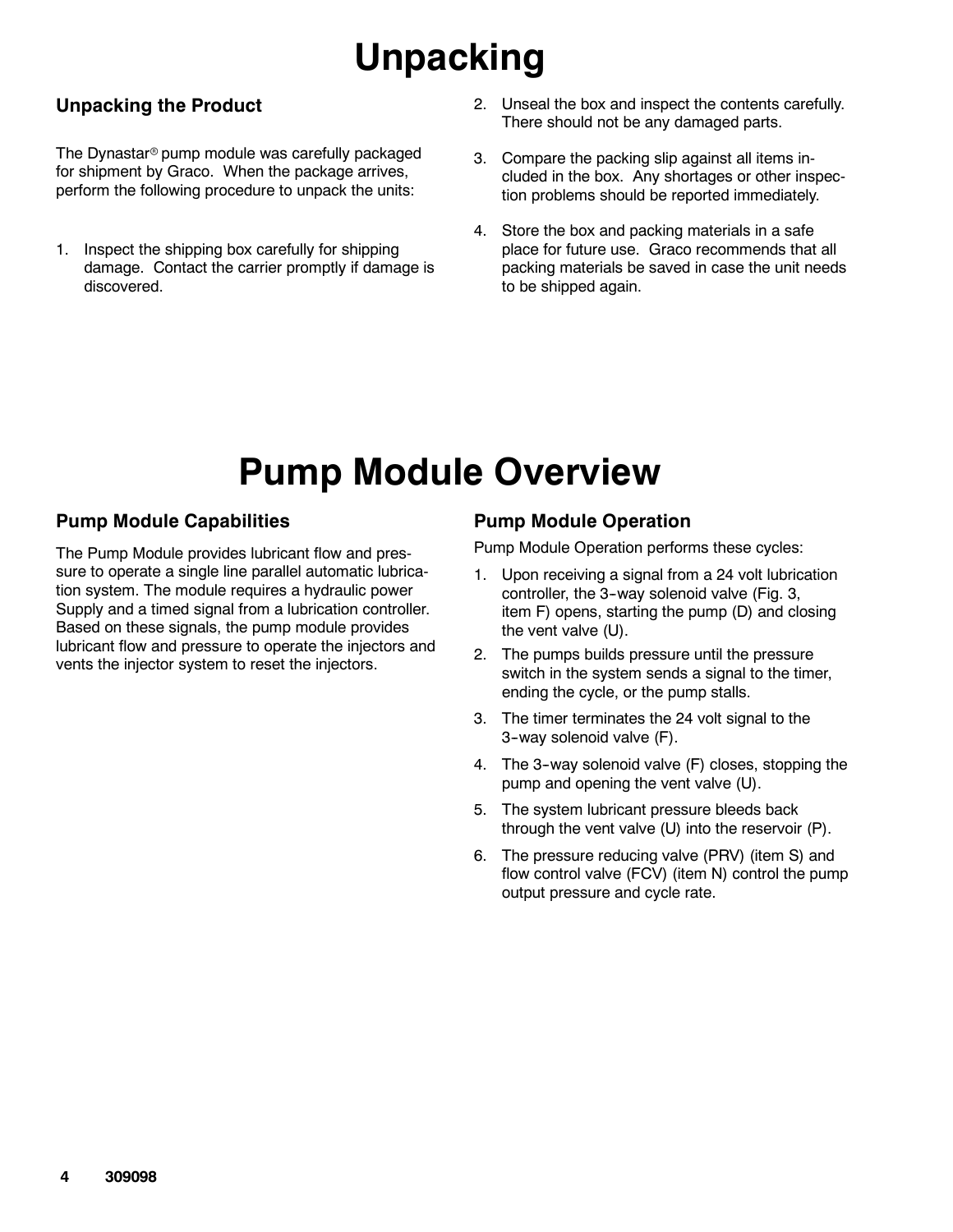# **Installation**

### **Reservoir**

Mount reservoir [Fig. 2, item (P)] on sturdy flat surface with 6, 3/8 in. diameter bolts. Note location of fill port (K), hydraulic lines, and lubricant outlet port (G) for easy access once installed.

## **WARNING**

Hydraulic system must depressurized before connecting high pressure hydraulic supply line.

## **A CAUTION**

Hydraulic supply must be  $10\mu$  filtered or better and supply  $0.5 - 3.0$  gpm  $(1.9 - 11.4$  lpm) at 800 psi --3500 psi (55 bar - 241 bar, 5.5 MPa - 24 MPa).

- 1. Read instruction manual 308156 (included) before installing this product.
- 2. Install ball valve (Fig. 2, item AA) (user provided) in the 3/8" hydraulic supply line ( X).
- 3. Connect the 3/8" hydraulic supply line (X) to the swivel (Y).
- 4. Connect the 3/4" hydraulic tank line (T) to the swivel (Z).
- 5. Connect the 24 VDC timer controlled signal to the 3-way solenoid valve (F).
- 6. Connect supply line (G) to the lubricant swivel (C).
- 7. Ground system (see **Grounding** below). Mount reservoir to grounded chassis member.

**Grounding** (for non-mobile installation)

Loosen grounding lug locknut [Fig. 1 item (A)] and washer (B). Insert one end of a 12 ga  $(1.5 \text{ mm2})$ minimum ground wire (C) into slot in lug (D) and tighten locknut securely. Connect other end of wire to true earth ground. To order a ground wire and clamp, order part number 222011.



### **Vent Valve Kit for Custom Tank (Part Number 243170) Installation (See Figure 3)**

- 1. Weld the bracket (see Fig.5 ) in place per recommended configuration for mounting the vent valve . Paint the bracket if desired.
- 2. Connect the hydraulic control line (Fig. 3, item A) to the control module vent valve hydraulic control line (Fig. 4, item J).
- 3. Connect the high pressure lubricant line (Fig. 3, item C) feeding the injector system to the lubricant output (E).
- 4. Connect the vent line (F) to the lubricant reservoir.

### **Control Module Kit for Custom Tank (Part Number 243501) Installation (See Figure 4)**

- 1. Mount the control module on a flat, sturdy surface per the recommended configuration (see Fig.2 )
- 2. Connect the hydraulic tank line (Fig. 4, item G) to the pump hydraulic outlet port.
- 3. Connect the vent valve hydraulic control (J) connection to the hydraulic control line (Fig. 3, item A).
- 4. Connect the pump high pressure hydraulic line (Fig. 4, item H) to the pump hydraulic input port.
- 5. Connect the high pressure hydraulic supply to the high pressure hydraulic supply connection (L) and the tank lines to the hydraulic tank connection (K).
- 6. Connect the 3-way solenoid valve (P) to the timer.

**Note:** Coil should always be installed with lettering facing out.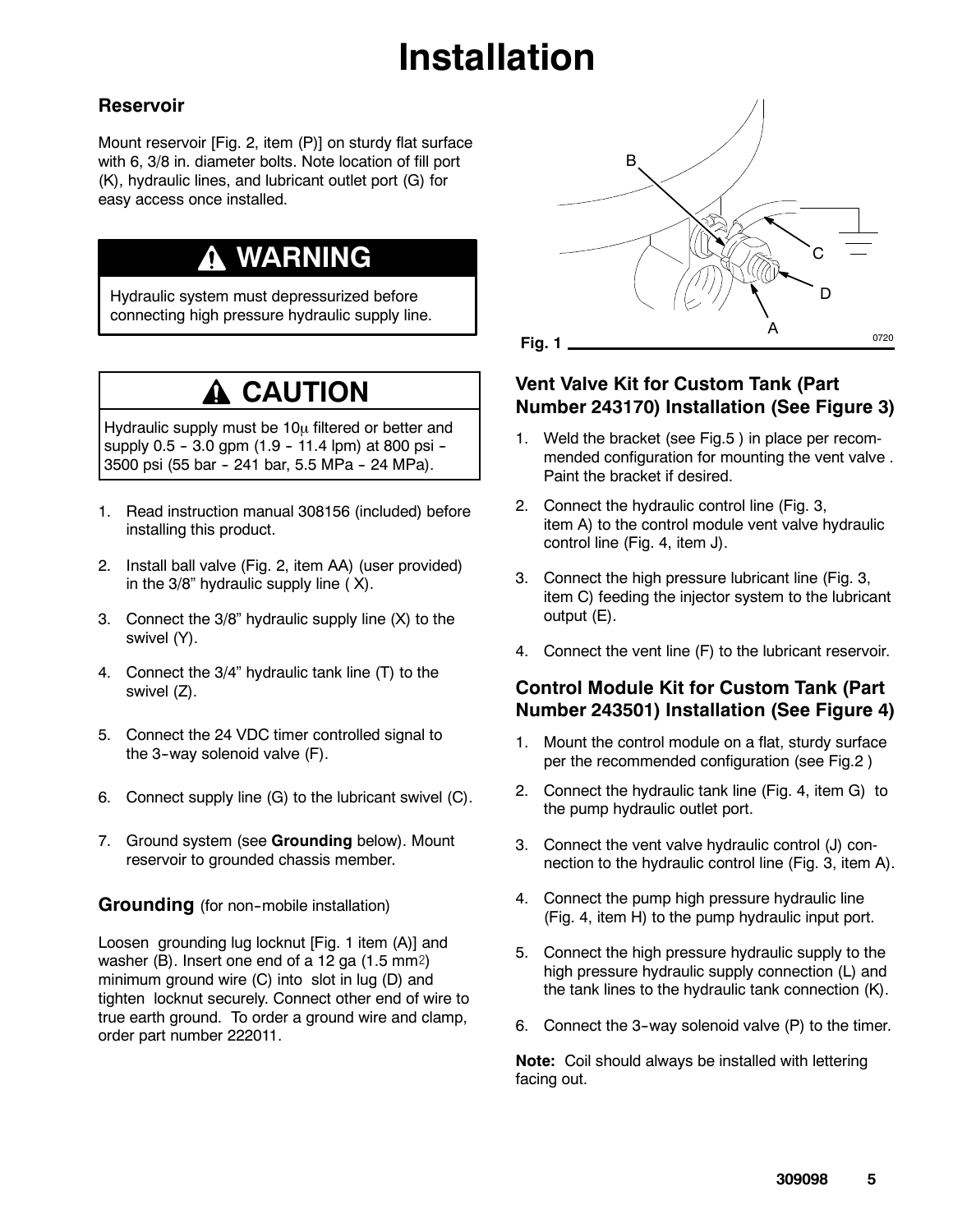# **Installation**

### **Typical Installation**

The installation shown in Figs. 2, 4, and 5 are only a guide for selecting and installing system components. Contact your Graco distributor for assistance in planning a system to suit your needs.



**Fig. 2**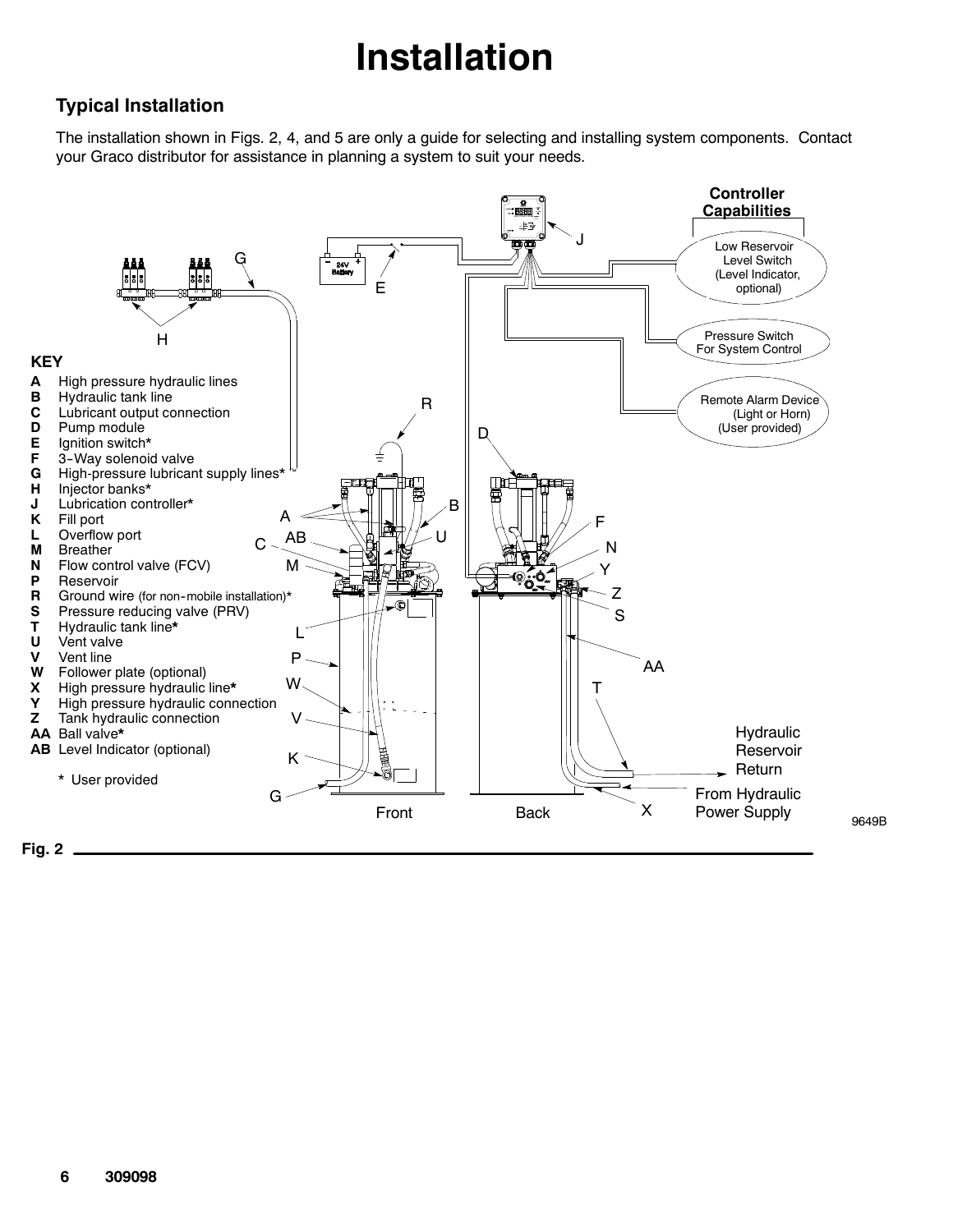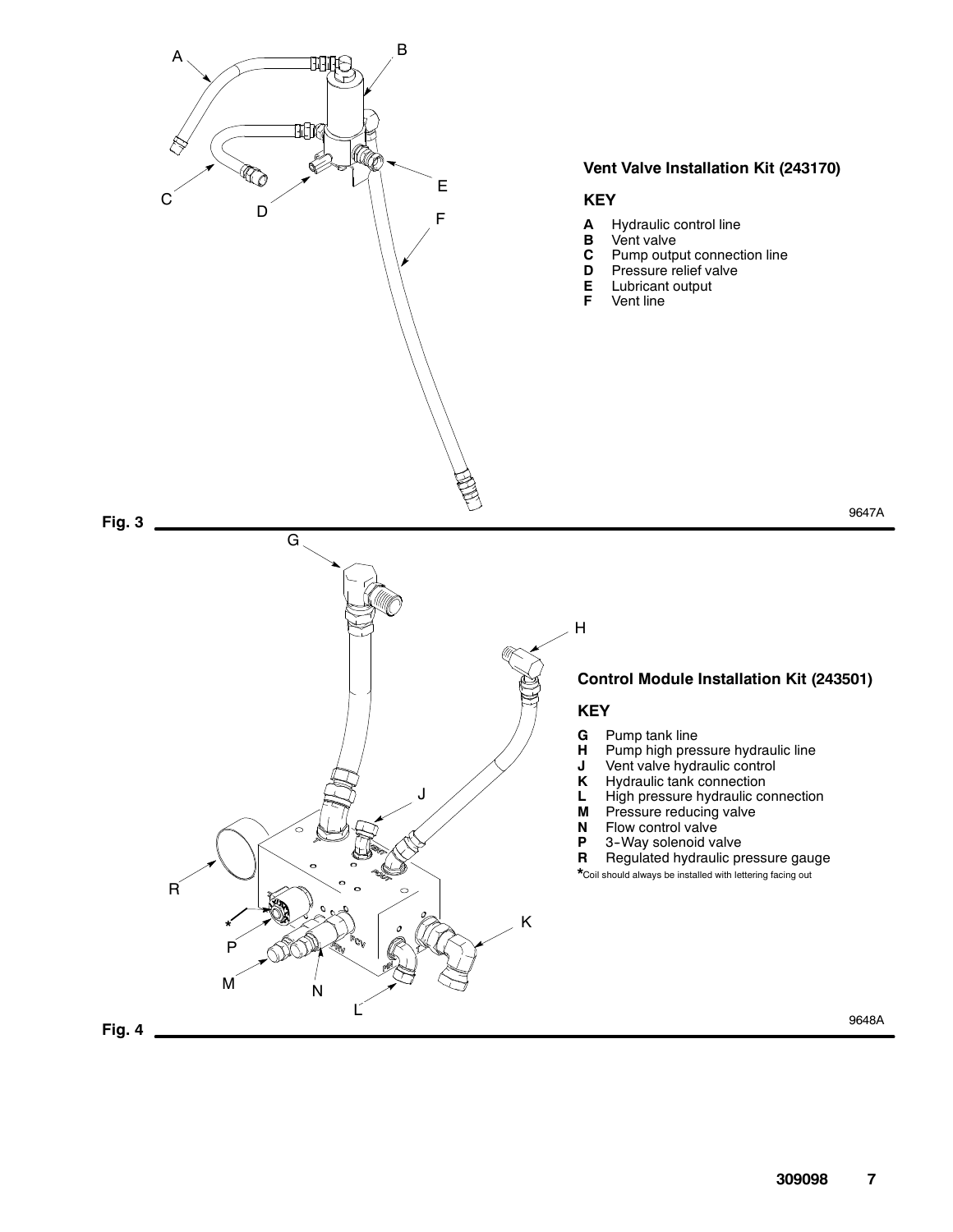## **Installation**

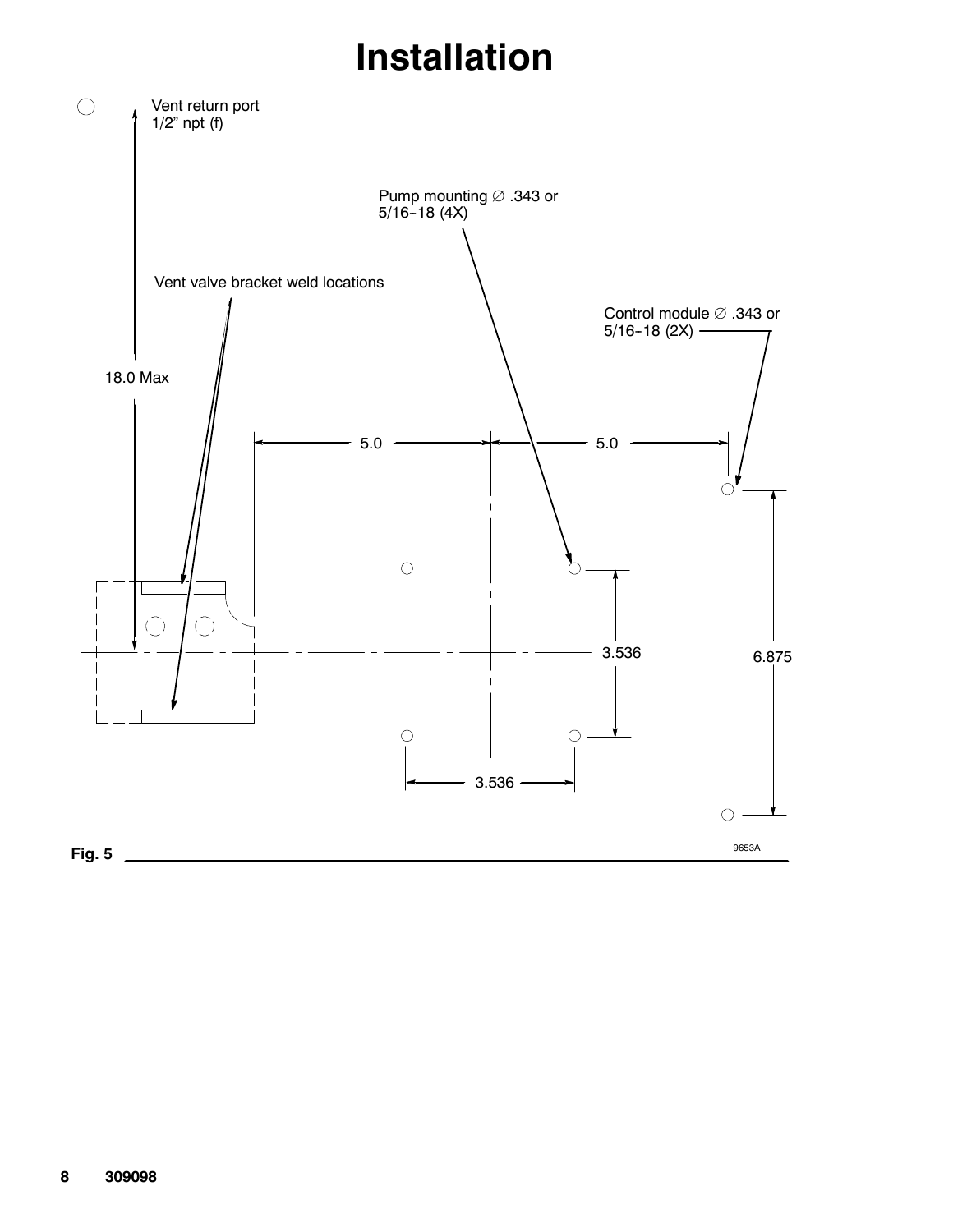## **Operation**

### **Pressure Relief Procedure**

## **WARNING**

### **INJECTION HAZARD**

To reduce the risk of serious injury, including fluid injection or splashing in the eyes or on the skin, always follow the

### **Pressure Relief Procedure** whenever you

- Are instructed to relieve the pressure
- Shut off the pump
- Check, clean, or service any of the system equipment
- Install or clean the dispensing devices
- 1. Disable hydraulic supply to pump (Fig. 2, item D) by isolating it it from the high pressure hydraulic supply using ball valve (AA).
- 2. Do one of the following:
	- Open the pressure reducing valve to reduce trapped hydraulic pressure,
	- or
		- $\bullet$  Cycle the timer to open the 3-way solenoid valve to reduce trapped hydraulic pressure.

**Note:** Gage on control module should read zero pressure after performing this step.

3. Disconnect power from Lubrication Controller (J).

### **WARNING**

### **MOVING PARTS HAZARD**

Do not insert finger into the overflow port while filling a reservoir equipped with a follower plate. Injury or amputation could

### result.

### **Start-up**

**Prime Vent Line.** The first time the reservoir is filled, use the vent valve outlet. This removes all air from the vent line (Fig. 2, item V).

- 1. Connect lubricant supply hose from remote filling station pump unit to outlet of vent valve (U).
- 2. Remove plug in fill port (K) located at bottom of reservoir.
- 3. Slowly turn on supply lubricant until lubricant appears in fill port.
- 4. Remove lubricant supply hose from vent valve.

### **Fill Reservoir**

- 1. Connect lubricant supply hose from remote filling station pump to fill port (Fig. 2, item K).
- 2. Connect automatic lube system main supply line (G) to vent valve (U) outlet.
- 3. Remove plug from overflow port (L).
- 4. Slowly turn on supply lubricant until level of lubricant reaches overflow port.

**Note:** For systems with a follower plate, fill until the follower plate reaches the overflow port.

**Note:** Refer to Automatic Lube System Design Guidelines Manual 309015 for instructions on priming remaining system lubricant lines and further operating instructions.

### **WARNING**

#### **COMPONENT RUPTURE HAZARD**

The maximum working pressure of each component in the system may not be the same. To reduce the risk of

overpressurizing any component in the system, be sure you know the maximum working pressure of each component. **Never** exceed the maximum working pressure of the lowest rated component in the system. Overpressurizing any component can result in rupture, fire, explosion, property damage, and serious injury.

Regulate hydraulic pressure to the pump so that no fluid line, component, or accessory is overpressurized.

- 5. Set hydraulic pressure to pump at lowest pressure needed [between 600 psi (41 bar, 4.1 MPa) and 1200 psi 83 bar, 8 MPa)] to get desired output results [between 2500 psi (172 bar, 17 MPa) and 3500 psi (241 bar, 24 MPa)].
- 6. Set hydraulic flow rate to pump at lowest flow rate needed to get desired results.
- 7. Read and follow instructions supplied with each system component.

**Note:** With a primed pump and sufficient hydraulic supply, the pump starts when the timer activates the solenoid valve. The pump stops when the timer deactivates the solenoid valve.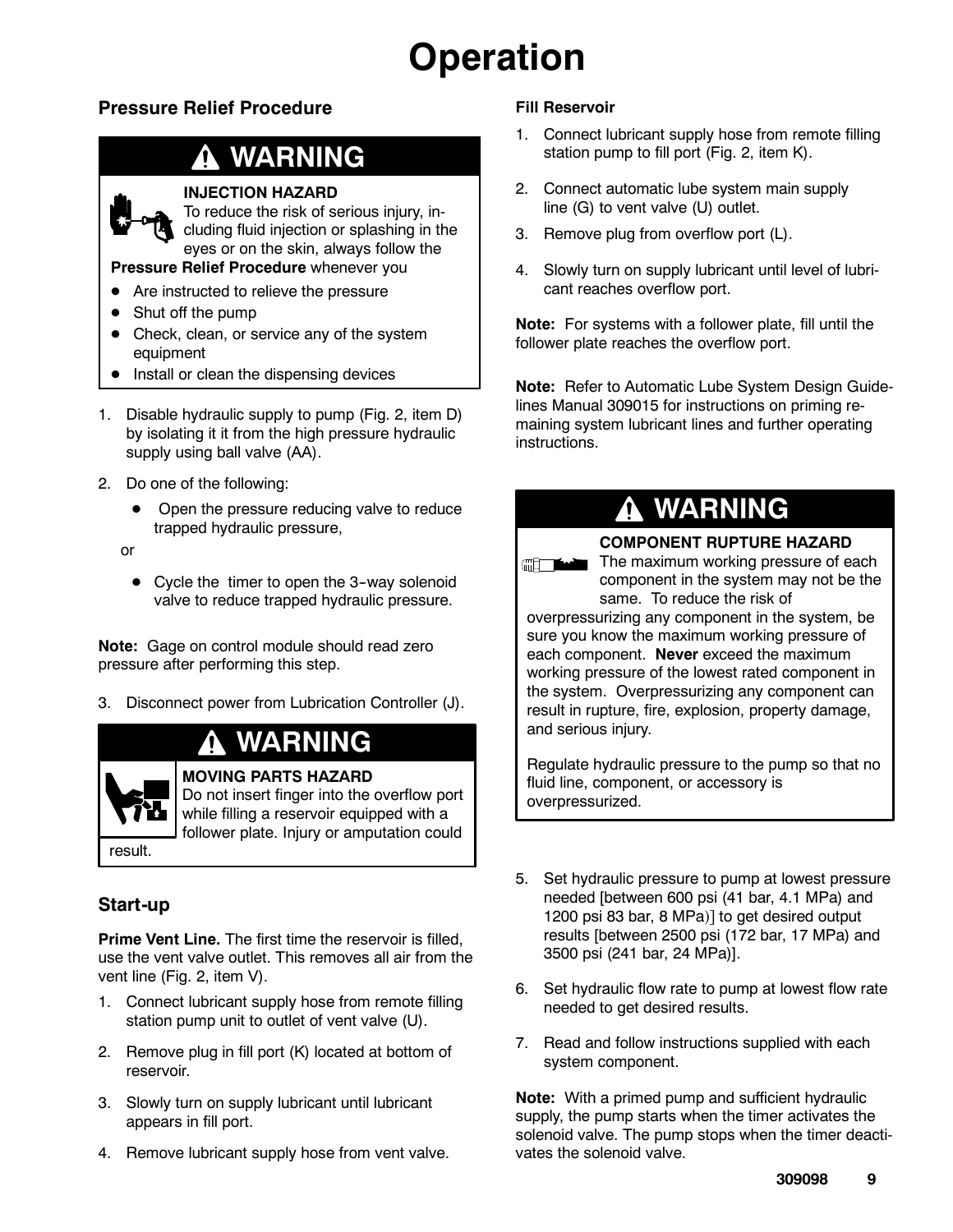# **Operation**

### **Shut Down.**

1. For normal system shut down, disconnect power to lubricator controller (J) by turning off the ignition switch, and turn off hydraulic supply by closing the ball valve (Fig. 2, item AA).

## **A** CAUTION

Never allow the pump to run dry of the fluid being pumped. A dry pump will quickly accelerate to a high speed, possibly damaging pump. If your pump accelerates quickly, or is running too fast, stop the pump immediately and check the fluid supply.

## **Troubleshooting**

| Problem                                             | <b>Cause</b>                                       | <b>Solution</b>                               |
|-----------------------------------------------------|----------------------------------------------------|-----------------------------------------------|
| System does not build sufficient                    | Pump malfunction                                   | Refer to manual 308156                        |
| pressure                                            | Pump turned off too soon                           | Increase timer "pump on" setting              |
|                                                     |                                                    | Increase hydraulic flow rate to pump          |
|                                                     | Solenoid malfunction                               | Repair or replace                             |
|                                                     | Too low or no hydraulic supply                     | Turn pressure up or supply on                 |
|                                                     | Vent valve seal failure                            | Replace seal                                  |
|                                                     | Vent valve needle/seat failure                     | Replace needle and seat                       |
|                                                     | Reservoir out of grease                            | Fill reservoir                                |
|                                                     | Broken or leaky supply/branch line                 | Tighten connections and/or replace<br>line(s) |
|                                                     | Injector failure                                   | Repair or replace                             |
|                                                     | Pressure in tank line too high due to              | Remove tank line restrictions                 |
|                                                     | restrictions in tank line or plumbing<br>too small | Use larger plumbing                           |
| Lubricant dispensed from pres-<br>sure relief valve | System pressure set too high                       | Decrease hydraulic pressure to pump           |
| Pump runs too fast                                  | Reservoir out of lubricant                         | Fill reservoir                                |
|                                                     | Pump cavitation                                    | Install a follower plate                      |
|                                                     | Leak in distribution system                        | Repair leak                                   |
| Lubricant coming out of breather                    | Reservoir overfilled                               | Drain lubricant until overflow stops          |
| Pump will not start                                 | No hydraulic supply                                | Verify/check hydraulic supply                 |
|                                                     | Solenoid malfunction                               | Replace solenoid                              |
|                                                     | No electrical supply to lubrication<br>controller  | Turn on electrical supply                     |
|                                                     | Lubrication controller malfunction                 | Refer to controller manual 308950             |
|                                                     | Pump malfunction                                   | Refer to pump manual 308156                   |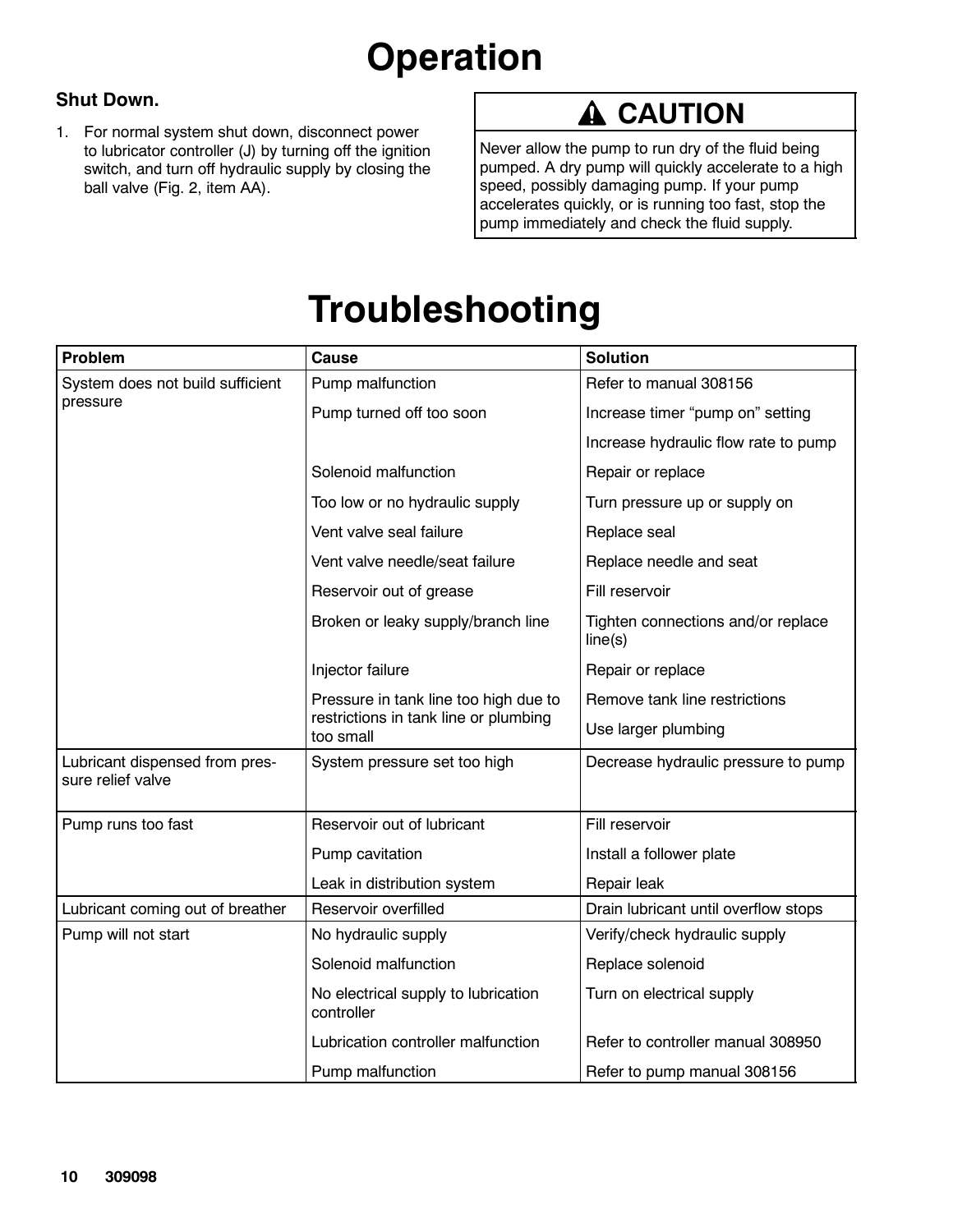## **Parts Drawing**

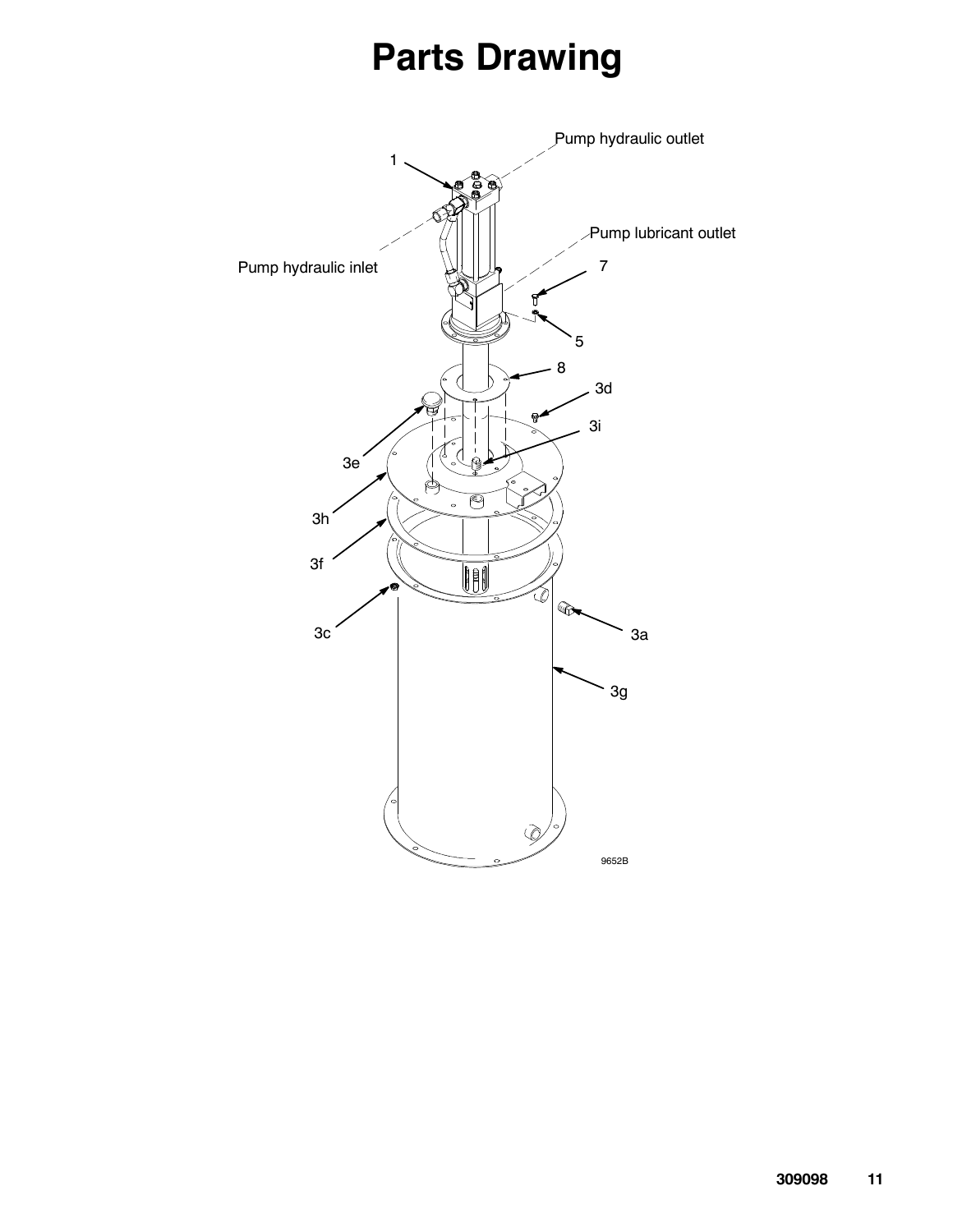## **Parts Drawing**



9652B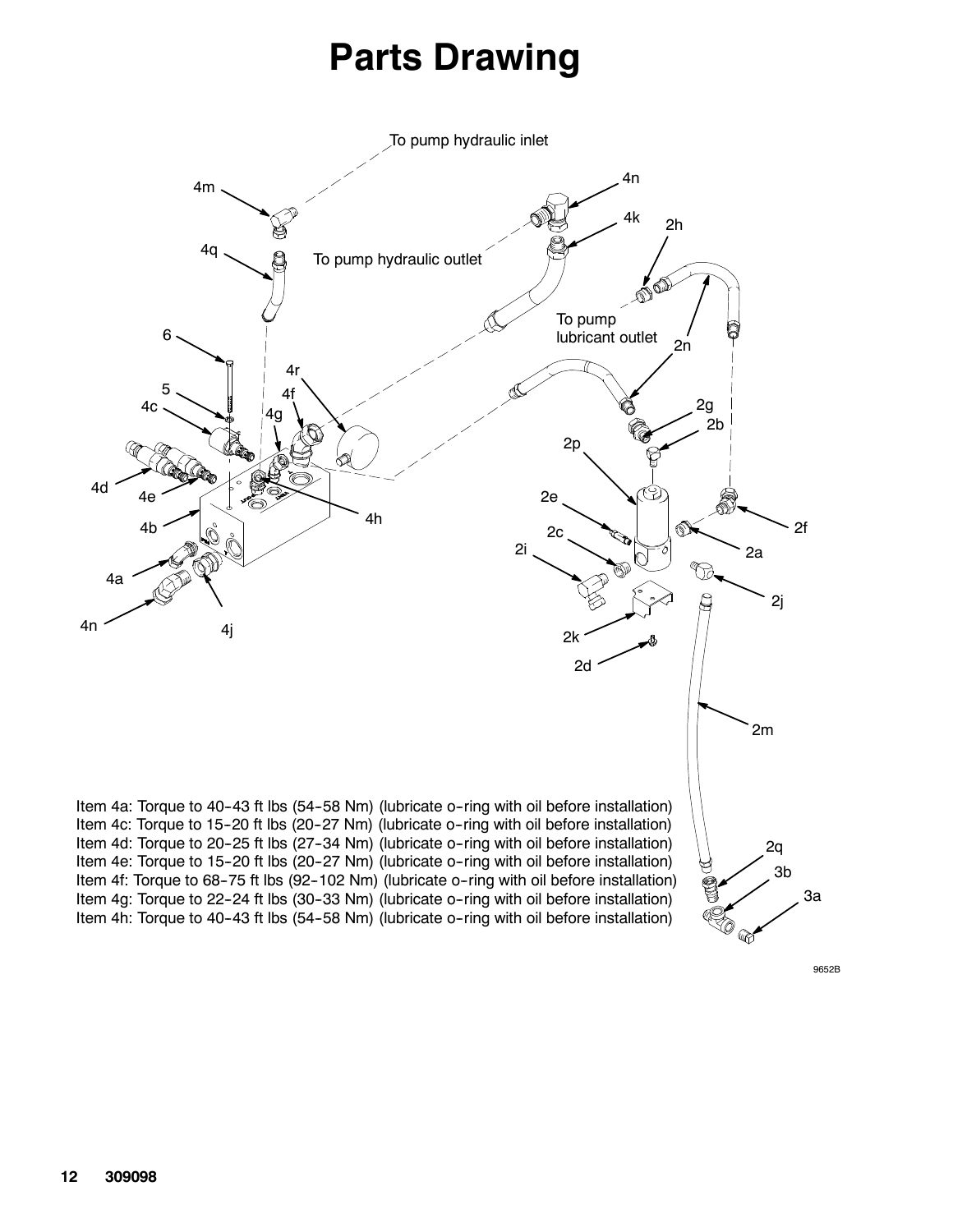## **Parts List**

**Model 243159,** Dynastar Pump Module includes items  $1 - 8$ 

**\*Model 243502,** 35# Dynastar Pump Module Installation Kit includes items 1, 2, 4 and 8

### **\*Model 243503,** 120# Dynastar Pump

Module Installation Kit includes items 1, 2, 4 and 8

**\*Model 243504,** 400# Dynastar Pump Module Installation Kit includes items 1, 2, 4 and 8

| п | Ret |  |
|---|-----|--|
|   |     |  |

| .<br>No.                | Part No. | <b>Description</b>              | Qty. | No. | Part No. | <b>Description</b>               | Qty. |
|-------------------------|----------|---------------------------------|------|-----|----------|----------------------------------|------|
| 1                       | 224751   | PUMP (used on Model 243159      |      | 3   | 241486   | KIT, reservoir, 90 # grease      |      |
|                         |          | and Model 243503)               |      | Зa  | 100737   | . PLUG, pipe                     | 2    |
|                         |          | See manual 308156               |      | 3b  | 108126   | . TEE, pipe                      |      |
|                         | 224912   | PUMP, 35# Dynastar              |      | 3c  | 110996   | . NUT, flanged, hex              | 6    |
|                         |          | (used on Model 243502)          |      | 3d  | 111800   | . SCREW, cap, flange head        |      |
|                         |          | See manual 308156               |      | 3e  | 115254   | . BREATHER                       |      |
|                         | 224752   | PUMP, 400# Dynastar             |      | 3f  | 194868   | . GASKET, cover                  |      |
|                         |          | (used on Model 243504)          |      | 3g  | 194907   | . PAIL, reservoir                |      |
|                         |          | See manual 308156               |      | 3h  | 247448   | . COVER, reservoir               |      |
| $\overline{\mathbf{c}}$ | 243170   | KIT, installation, vent valve   |      | 3i  | 104663   | . PLUG, pipe                     |      |
| 2a                      | 100505   | . BUSHING, pipe                 |      | 4   | 243501   | KIT, installation control module |      |
| 2 <sub>b</sub>          | 100840   | . ELBOW, street                 |      | 4a  | 112581   | . ADAPTER, male                  |      |
| 2c                      | 100896   | . FITTING, bushing, pipe        |      | 4b  | 115746   | . MODULE, hydraulic control      |      |
| 2d                      | 111801   | . SCREW, cap, hex hd            | 2    | 4c  | 115775   | VALVE, 3-way solenoid            |      |
| 2e                      | 115122   | . VALVE, pressure relief        |      | 4d  | 115773   | VALVE, flow regulating           |      |
|                         |          | (see manual 308954)             |      | 4e  | 115774   | VALVE, pressure reducing         |      |
| 2f                      | 161889   | . UNION, adapter                |      | 4f  | 115757   | . ADAPTER, straight thread       |      |
| 2g                      | 157705   | . UNION, swivel                 |      | 4g  | 115758   | . ADAPTER, straight thread       |      |
| 2h                      | 158212   | . BUSHING                       |      | 4h  | 115760   | . ADAPTER, straight thread       |      |
| 2i                      | 155470   | . UNION, union, swivel, 90°     |      | 4j  | 115763   | . ADAPTER, straight thread       |      |
| 2j                      | 162667   | . ELBOW, street, pipe           |      | 4k  | 115776   | . HOSE, 3/4"X3/4" NPT            |      |
| 2k                      | 194867   | . BRACKET, vent valve           |      | 4m  | 115829   | . UNION, swivel, 90 degree       |      |
| 2m                      | 194995   | . HOSE, vent; $\frac{1}{2}$ in. |      | 4n  | 160327   | . UNION, adapter, 90 degree      | 2    |
| 2n                      | 238370   | . HOSE                          | 2    | 4q  | 238370   | HOSE, coupled, 1 ft.             |      |
| 2p                      | 242063   | . VALVE, vent                   |      | 4r  | 802072   | . GAUGE, pressure                |      |
|                         |          | (see manual 309099)             |      | 5   | 100214   | WASHER, lock                     | 6    |
| 2q                      | 156684   | . UNION, adapter                |      | 6   | 110384   | SCREW, cap, hex hd               | 2    |
|                         |          |                                 |      | 7   | 101864   | SCREW, cap                       | 4    |
|                         |          |                                 |      | 8   | 15M442   | GASKET, pump                     |      |

**Ref.**

**\*** Installation kits for custom user provided lubricant reservoirs not shown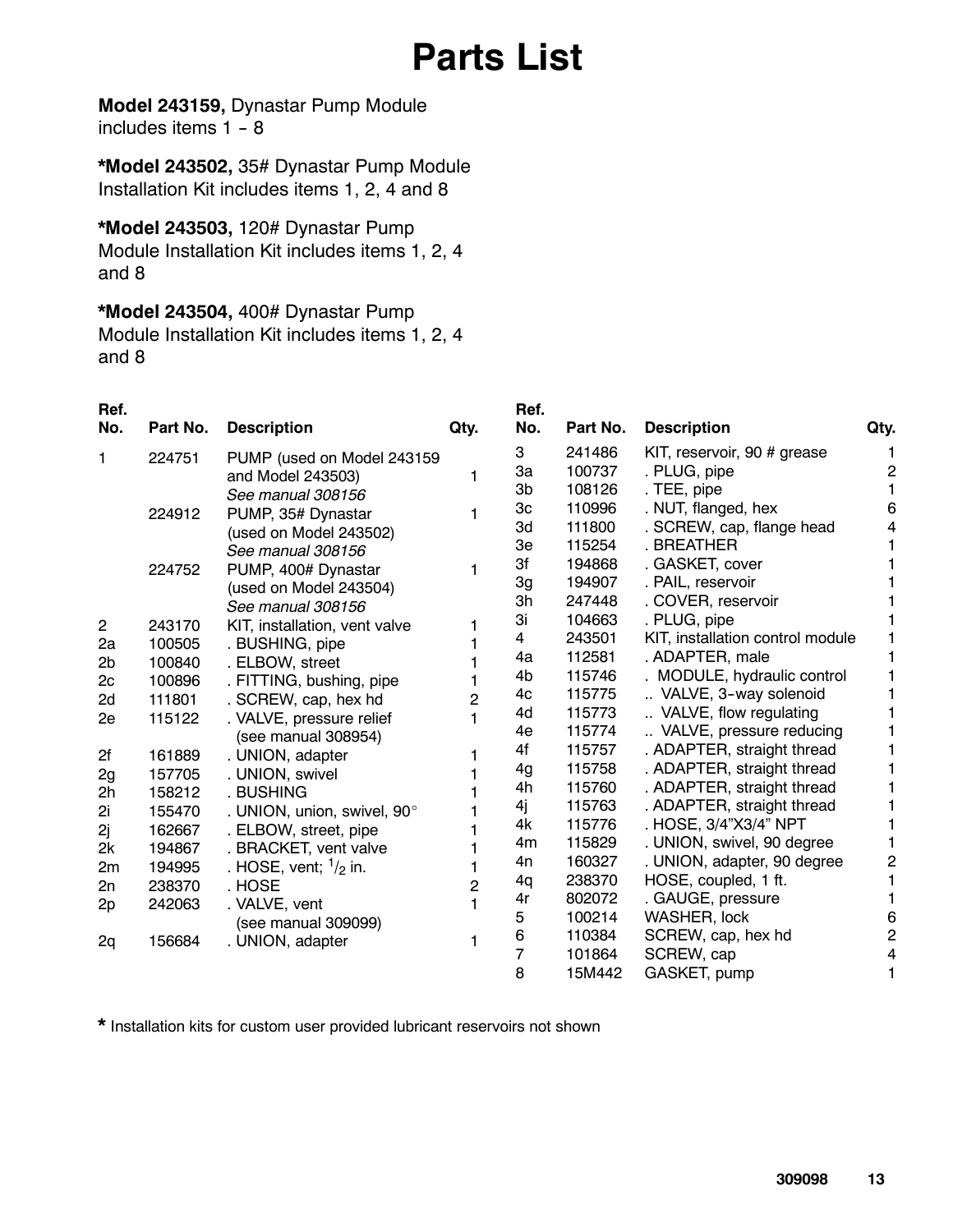## **Technical Data**

|                                                                            | Lubricant outlet port size $\dots\dots\dots\dots\dots\dots\dots\dots\dots\dots\dots\dots\dots\dots\dots\dots$ $\frac{1}{2}$ nps swivel (Figure 3, item G)                |
|----------------------------------------------------------------------------|--------------------------------------------------------------------------------------------------------------------------------------------------------------------------|
|                                                                            |                                                                                                                                                                          |
|                                                                            | Mounting holes for pump module $\ldots \ldots \ldots \ldots \ldots \ldots \ldots \ldots \ldots \ldots \ldots$ . Six $^{7}/_{16}$ " holes on 13 $^{7}/_{8}$ " bolt circle |
|                                                                            |                                                                                                                                                                          |
|                                                                            |                                                                                                                                                                          |
|                                                                            |                                                                                                                                                                          |
|                                                                            |                                                                                                                                                                          |
|                                                                            |                                                                                                                                                                          |
|                                                                            |                                                                                                                                                                          |
| *Sound pressure reading taken with pump operating at 66 cycles per minute. |                                                                                                                                                                          |
|                                                                            |                                                                                                                                                                          |

\*Sound pressure measured per CAGI--PNEUROP, 1971.

## **Dimensions**

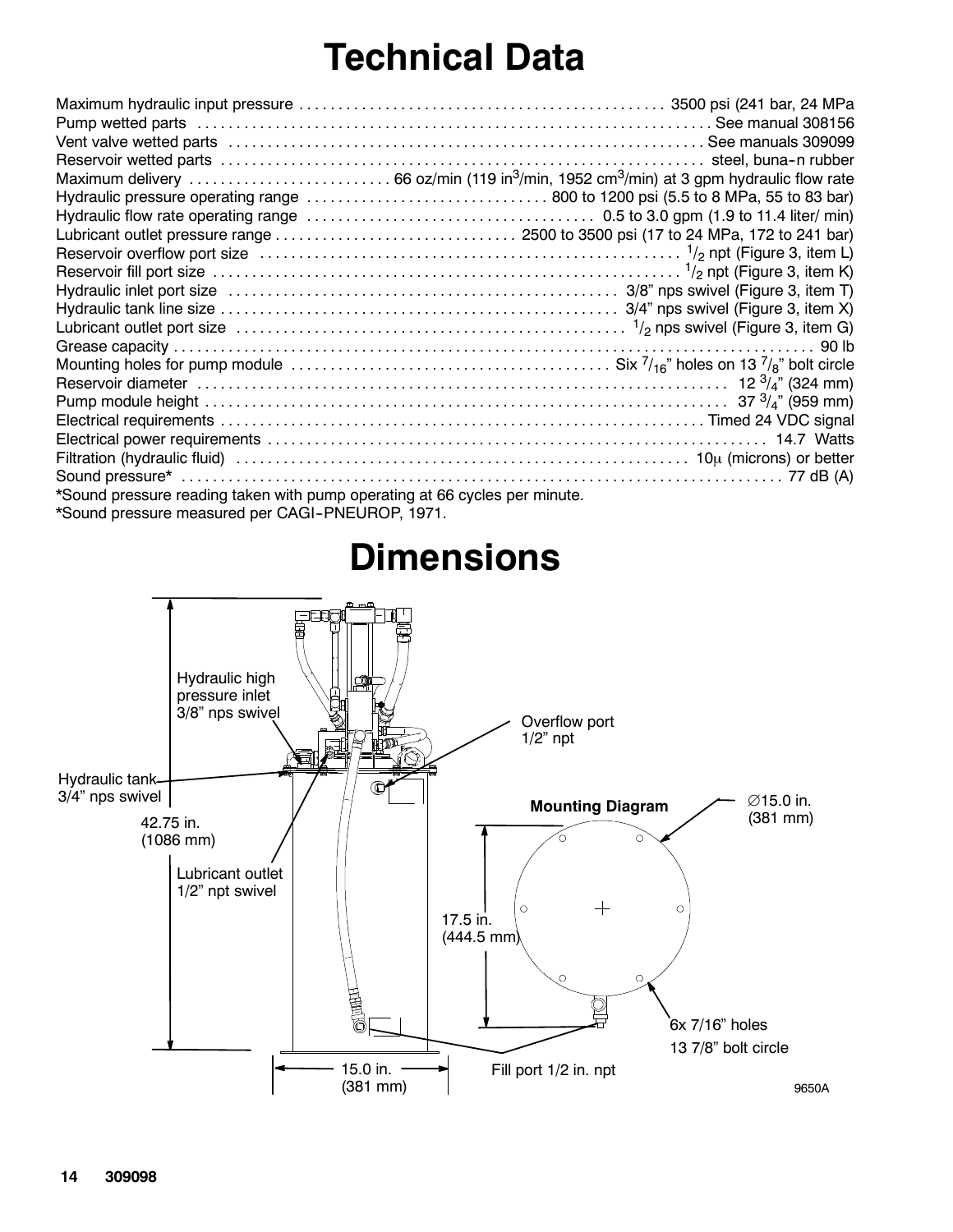# **Hydraulic Control Module Circuit: 243501**

Does not include pump and pump valve kit.